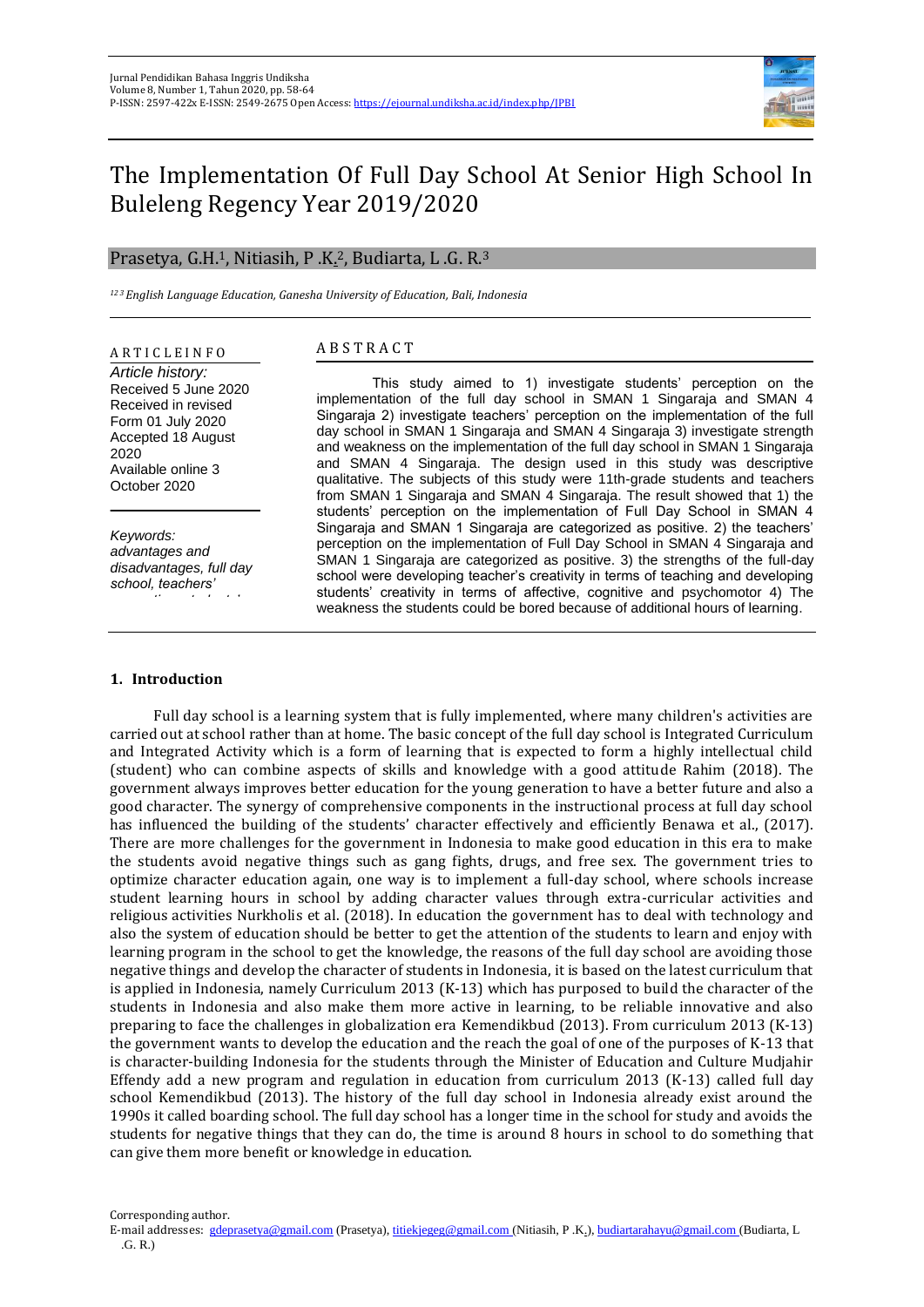#### **Full Day School**

According to Kemendikbud (2013), full day school is an 8 hours program in a day start from Monday until Friday, it is started since 12 June 2017 and this program requires creativity and innovation from the teacher. According to Rahmah (2017) full day school is a school that focuses on the quality, quantity of the learning process, and the quality of students' input, all activities of the educational program happen in the school (full day school with characteristics of the integrated activity and integrated curriculum). Basuki (2008) also stated that full day school is a program that half part of the time used for programs learning that is informal, relax, fun, for students in learning and it requires creativity and innovation from the teacher.

Full day school program is one way to solve the crime that causes by teenager or students because full day school is purpose also for character building. According to Yusuf (2017) Full day school is a program with the strategy of shortening the time outside the school with strategies learners get an extra hour to education, which designed to the process of education and learning. The idea of full day school is very feasible to minimize the negative influence of the home environment and the community outside the school. Hidayanti (2017) said that full day school is one program from the government that can solve and overcome the problems, a full day school can improve and develop students' character. In its implementation, a full day school based on a balancing program between cognitive, emotional, social, and spiritual abilities is considered an excellent program, because it makes student learning time effective and maximizes the full potential of students. Others think that full day school can make students overlystressed due to the burden of learning (Heru, Jatimi, Fiddaroini, Syamsudin, 2019).

The system of full day school the students have to study in the school for five days from Monday to Friday with 8 hours for study and have two part times for taking a rest. In Indonesia, full day school has been implemented since 2017. In Bali, full day school has been implemented for around 3 years. There are some schools that already implementing the full day school, especially in Singaraja Sub District, Buleleng Regency, they are SMAN 1 Singaraja, SMAN 4 Singaraja, SMAN 3 Singaraja, SMA N 1 Sukasada, and SMKN 1 Sukasada. SMAN 1 Singaraja and SMAN 4 Singaraja are the schools which have been implemented full day school and are considered as a model for other schools in Buleleng Regency. Both of those schools start the lesson from 07.00 AM until 04.00 PM and have two part times for rest which have 30 minutes in each part-time for rest and have five effective days to study in school from Monday until Friday.

In the implementation of a full day school program in those schools, the teacher did not give their students homework because all the exercises from the teacher will be explained and discussed in the class. The implementation of full day school has many pros and cons, both from the teachers and the students. Based on the pre-interview, the teachers who have a pro opinion about full day school answered that they have more time at home due to they only need to teach at school for five days, and they have two days off at home. Meanwhile, in contrast, the teacher feels tired of teaching the students at school in about 8 hours. Looking at the students' side, based on the pre-interview, from the students who pros about full day school, they feel happy because they can study with their friends in a longer time at school rather than staying at home and doing nothing, while in cons, the student feels less concentrate because they feel tired in studying. From these opinions based on the pre-interview result, it is necessary to know more about how the implementation of full day school. Later, this thesis hopefully can be a source for another senior high school who want to implement full day school program.

#### **Review from Previous Studies**

Several studies have been done by the previous researchers that are related to this topic, the studies as follows: Hardianti (2018) conducted a study on analyzing the teachers' and students' perception towards the implementation of five days of school (full day school). Her study aims to find teachers' perceptions toward the implementation of a full day school in SMN 1 Pinrang. This research uses a descriptive qualitative approach, her data collection technique consists of three, namely: observation, interviews, and documentation. In addition, the data sources used are primary data and secondary data. Primary data consists of 6 teachers and 10 students while secondary data is other supporting documents. Based on the results of t her study, she found that the first is the teacher's perception of the application of full day school in general, the teacher agreed with the application in SMK 1 Pinrang because SMKN is a vocational school that uses a long time to conduct vocational practice and student behavior can be supervised during the school environment. The second is about students' perceptions of the application of full day school at 1 Pinrang Vocational School in general, she found that the students did not agree because they felt tired, sleepy and bored so that class activities were not conducive and students' learning motivation decreased and students' rest periods were erratic. The contribution of this research gives information about the teachers' and students' perceptions toward the implementation of full day school.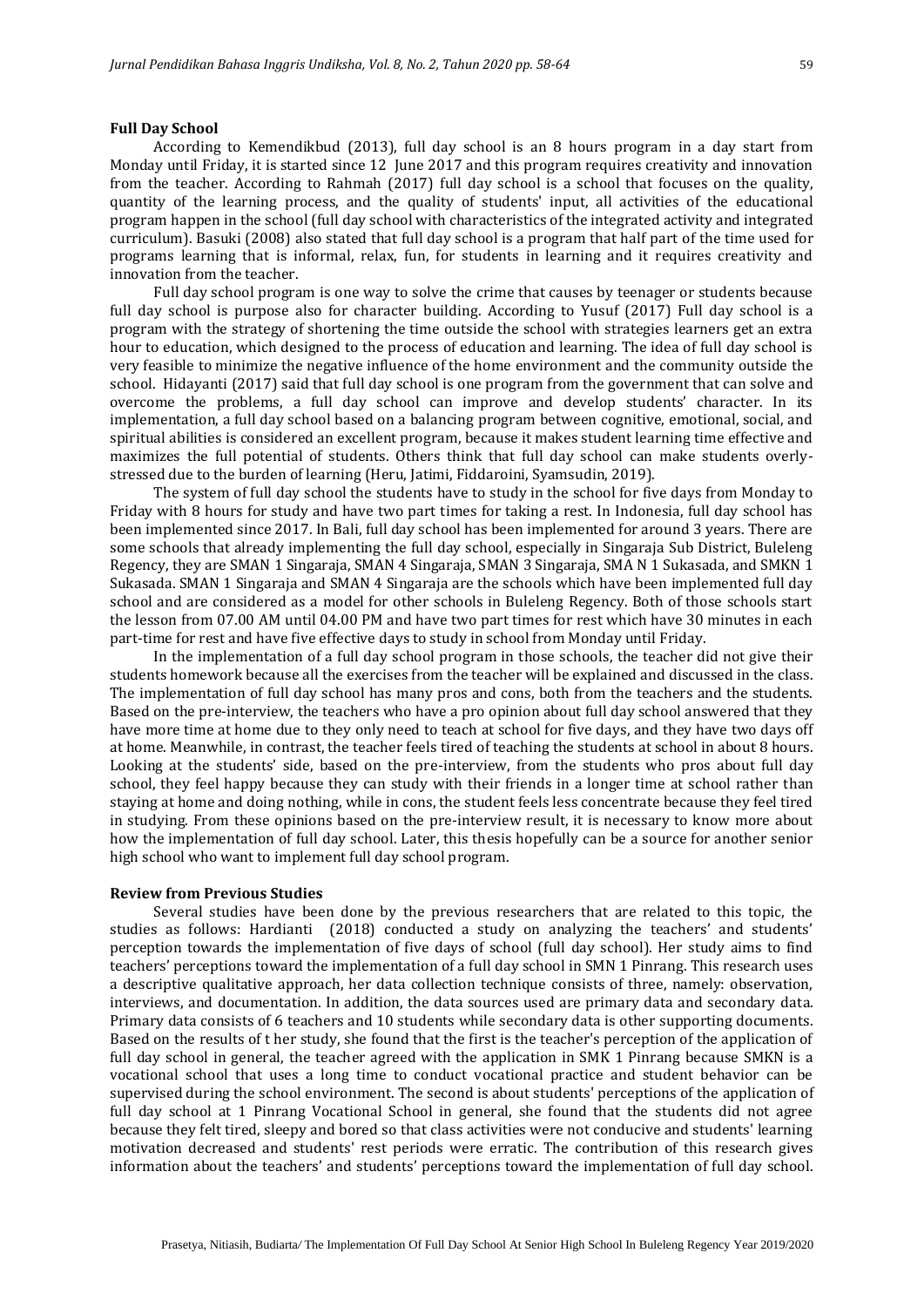The difference of this research compare with research from the researcher is the subject is vocational high school.

A study conducted by Triyono (2018) which analyzed the academic civitas perception to 5 days of school implementation for Senior High School and equivalent. This study aimed to understand academics civitas perception of the policy implementation effectiveness in terms of academic and psychological aspects, from the policy of the minister and culture No.23/2017 that arranged the school day began from Monday until Friday. This research is done by using a mixed-method with a sequential explanatory as model data analysis. The result of the study found that, from all the indicators it can be concluded that the teachers' and students' perception during 5 days school implementation is good, except for being an indicator. His research show that the saturation level during 5 days of school implementation is high, and means the students during the learning process do not feel enjoy or bored learning with extended time or 5 days school. The contribution this article to this research is this research related to this research from the perception about full day school or 5 days school and the differences of this research compare with research from the researcher they are the subject is academic civitas, the object is only the students and this research use mix method with sequential explanatory as a model data analysis.

Another study was conducted by Rahmah (2017), who analyzed the students' perception towards the full day school system. Her study aims to determine the perception of students to the implementation of full day school, the obstacles and effort made of the school. The sample of the study was determined as many as 102 student people were taken using proportional random sampling. Data were collected by interview method and analyzed descriptively. The result showed that the perception of the students to the implementation of the full day school in MTs Mardhatillah Singaraja Academic year 2017/2018, predominantly indicates the agreed category. The problem that the students find sometimes feel bored and less concentrated on learning all day, students feel burdened with Homework (PR) provided by the teacher at the end of the lesson, the teacher should have to make more learning material because of the duration is longer, and also make a creative learning and fun activity or learning. The contribution of this research for this research gives different result or view from the setting of this research and the setting of this research also in Singaraja but the school is different and the differences of this research compare with the current researchthey are in the setting of the research, the object is only the students and the second is the subject is not in senior high school students but elementary-high school.

Study of Akhirah (2017) who analyzed the students' perception towards the implementation of full day school system, reviewed from the students' learning motivation. This study aimed to find out the perception of students who have high learning motivation towards the implementation of Full Day School system in class XI students of Building Engineering Study Program at SMK 10 Makassar. The second is the perceptions of students who have low learning motivation towards the implementation of Full Day School system in students class XI of Building Engineering Study Program at SMK 10 Makassar. The last is the differences in perceptions of students who have high learning motivation and students who have low learning motivation towards the implementation of the Full Day School system in class XI students of Building Engineering Study Program at SMK 10 Makassar. This type of research used is quantitative research with a comparative approach. The results of her study showed that the first is students who had high learning motivation had a good perception of the implementation of a full day school system, The second is students who had low learning motivation had poor perceptions of the application of full day school systems, The third is there were differences perceptions of students who have high learning motivation and students who have low learning motivation towards the implementation of full day school systems in class XI students of Building Engineering Study Program at SMK Negeri 10 Makassar, which are better students who have high learning motivation. The contribution of this research shows the students' motivation about the study with program full day school and the differences of this research compare with the current research is the subject of the research in which this study used students in vocational high school Negeri 10 Makasar, the object is only the students and the subject is the students' perception in terms of motivation and also the method used here is quantitative research with a comparative approach.

Kristiawan & Tobari 2017) were conducted research on analyzing the characteristics of the Full Day School-Based Elementary School" this study was an inductive-qualitative research case study. From this study used some instruments, the instruments in this study were interviews, observation, and documentation about research news, research results, and theories related to the characteristics of the school-based full day school at the elementary level. The materials were studied in this study were notes, transcripts, books, newspapers, magazines, and websites. The results obtained indicate that full-day school at the primary level has applied "Integrated Curriculum". The objective of a full-day school program is that students can make more progress in terms of learning which will certainly have a positive impact on them. The contribution of this research compare with the current research is on giving information about how full day school works in elementary school. Other differences of this research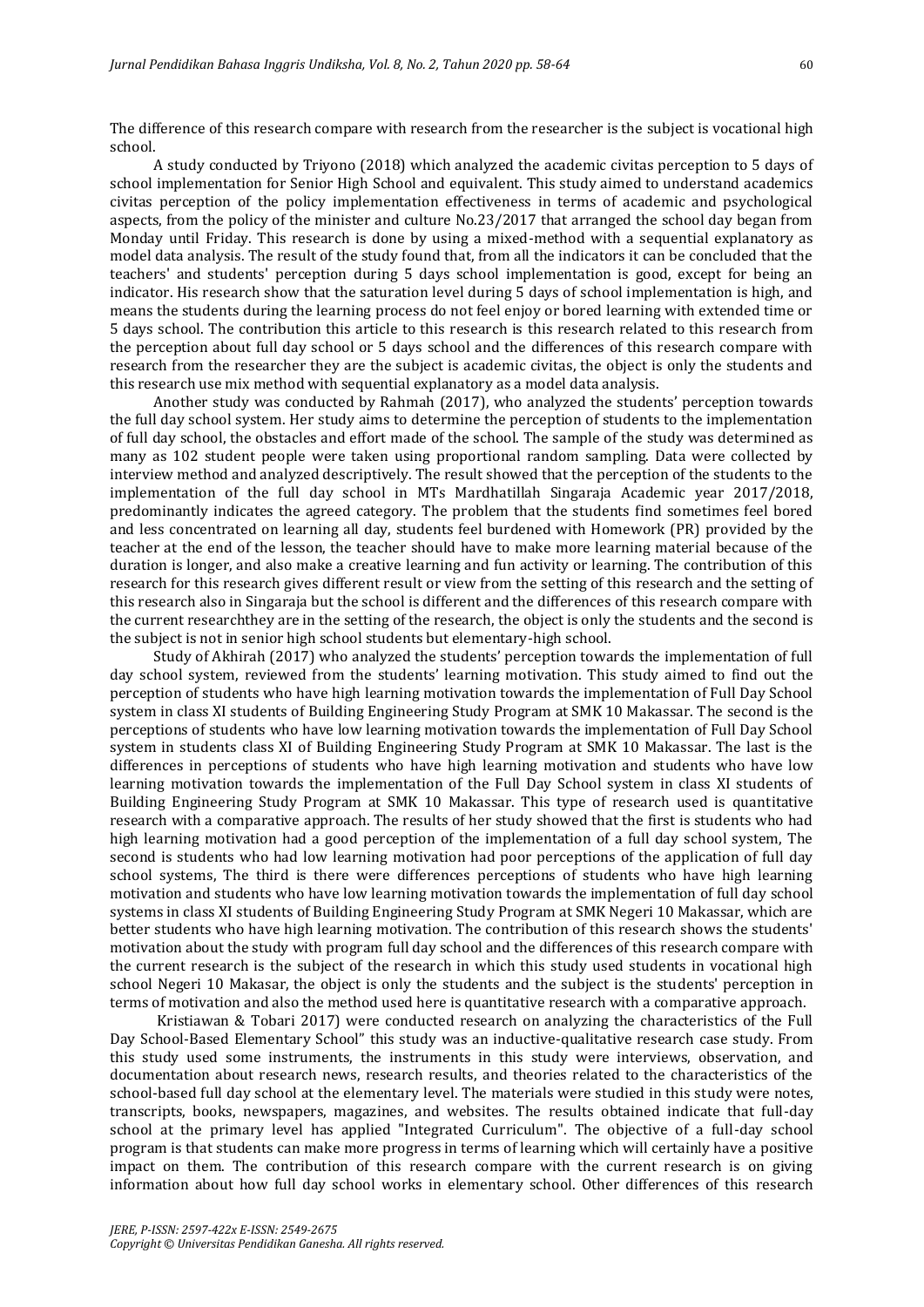compare with the current research is on the object, this research is used the elementary school as the research object, the object is only the students, the subject is the characteristic of full day school and this research is inductive-qualitative.

Ningsih (2016) conducted research on analyzing the relationship between the implementation of full day school and boarding school with character-building on eleventh-grade students. The aims of her research are to find out whether there is a correlation between the implementation of full day school toward forming character at the XI grade students of MAN 1 Surakarta in the academic year 2016/2017. The second one is knowing whether there is a correlation between the implementation of boarding school toward forming character at the XI grade students of MAN 1 Surakarta in the academic year 2016/2017. The third one is finding out whether a correlation between the implementation of full day school and boarding school toward forming character at the XI grade students of MAN 1 Surakarta in the academic year 2016/2017. A population of this research is the XI grade students of MAN 1 in the academic year 2016/2017, 30 students. A technique of sample is proportional random sampling. A technique of collecting data is through a questionnaire. it is used to obtain the data in terms of full day school, boarding school, and forming and character. In this research, validity found is external validity and the reliability is internal validity. A technique of analyzing the data used is the double correlation technique. In her research finding shows that Fcount is 8,96 it is consulted with Ftable with a significant level is 3.33. this, hypothesis stating that there is a correlation between the implementation of full day school and boarding school toward forming character at the XI grade of MAN 1 Surakarta in the academic year 2016/2017 is truly proven. The contribution of this research compare with current research is give the information about the character-building related to full day school program, and the differences of this research compare with the current research is on the object of the research, in which the object of this research is boarding school students, the object only the students and also the setting.

This study was different than previous studies because this study was conducted in two schools in northern Bali, namely SMAN 1 Singaraja and SMAN 4 Singaraja. Through seeing on the result from the previous studies, it can be seen that most of the results state that the perception in the schools is positive and this study can add more proof about the implementation of the full day school in Indonesia.

### **2. Methods**

The design that is used in this research is qualitative research data analysis method. According to Sugiyono (2011), descriptive research is research that aims to provide or describe a situation or phenomenon that happen today by using scientific procedures to answer actual problems. This design helps researcher to plan and carry out studies, design to provide rich descriptive detail about people, place and other phenomena. This type of research is often associated with anthropology, sociology and psychology, but researchers in other fields, such as education, use it. In this study the researcher will describe the students' perception about an implementation of full day school in SMA N 1 Singaraja and SMA N 4 Singaraja, this study described the perception about Full Day School's implementation in SMA N 1 Singaraja and SMA N 4 Singaraja. The study was conducted in SMA N 1 Singaraja located in Pramuka Street NO.4. the reason of the researcher why choose this school because this school located in the center of Singaraja city and also as a model for another school to implement full day school program.SMA N 4 Singaraja located at Melati Street, Buleleng Regency, Bali,Indonesia which is near from SMA N 1 Singaraja who also follow the full day school program from the model school. The subjects in this research were collected from the population of the eleven grade students and teachers of SMA N 1 Singaraja and SMA N 4 Singaraja. Based on preliminary observation, the eleven grade students in SMA N 1 Singaraja and SMA N 4 Singaraja consist of eleven classes. In SMA N 1 Singaraja total were 343 students and in SMA N 4 Singaraja total were 347 students. The researcher used 60 students as the representative of the all eleven grade students at SMA N 1 Singaraja and SMA N 4 SingarajaThen, the teacher was chosen as the subject 10% from the total all of the teachers in SMA N 1 Singaraja and SMA N 4 Singaraja. The researcher used simple random sampling to sample the students. According to Arikunto (2010 as cited in Abidin and Purbawanto, 2015). The sampling must be taken based on minimum 10% from the population. In order to get a better understanding of how the data were obtained, the research procedure is presented in Table 3.1. :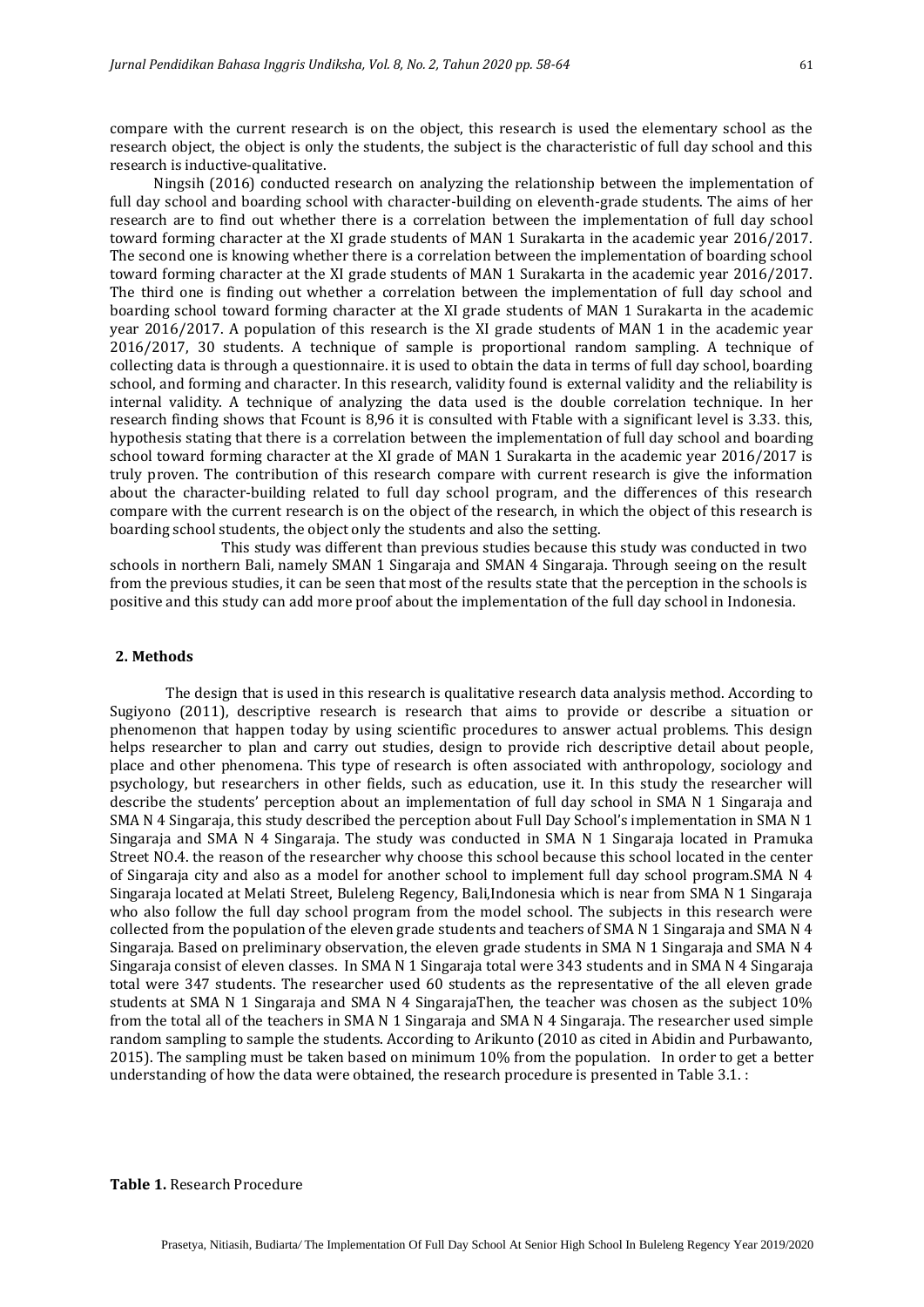| N <sub>o</sub> | <b>Research</b><br>Question                                                                                                                                 |                                  | Procedure                                                                                                     | <b>Method</b>                                | Instrument                                                   | <b>Source</b> |
|----------------|-------------------------------------------------------------------------------------------------------------------------------------------------------------|----------------------------------|---------------------------------------------------------------------------------------------------------------|----------------------------------------------|--------------------------------------------------------------|---------------|
| $\mathbf{1}$   | What are the<br>students'<br>perceptions<br>of<br>the<br>implementati<br>on full day<br>school<br>in<br><b>Buleleng</b><br>regency year<br>2019/2020?       | 1.<br>2.<br>3.<br>4.             | Did observation<br>Did survey<br>Did data verification<br>Did conclusion                                      | 1. Observation<br>2. Survey                  | 1.0bservation sheet<br>2.Questionnaire                       | Students      |
| 2              | What are the<br>teachers'<br>perceptions<br>of<br>the<br>implementati<br>on full<br>day<br>school<br>in<br><b>Buleleng</b><br>regency year<br>2019/2020?    | 1.<br>2.<br>3.<br>4.             | Did observation<br>Did survey<br>Did data verification<br>Did conclusion                                      | 1.<br>Observation<br>2. Survey               | 1.0bservation sheet<br>2.Questionnaire                       | Teachers      |
| 3              | What are the<br>strengths and<br>weaknesses<br>of<br>the<br>implementati<br>on full<br>day<br>school<br>in<br><b>Buleleng</b><br>regency year<br>2019/2020? | 1.<br>2.<br>3.<br>4.<br>5.<br>6. | Did observation<br>Did survey<br>Did interview<br>Did transcribing<br>Did data verification<br>Did conclusion | 1.<br>Observation<br>2.Survey<br>3.Interview | 1.0bservation sheet<br>2.Questionnaire<br>3. Interview Guide | Teachers      |

After collecting the data, to present data to be easily understood, the data analysis that is used, on this steps is Analysis Interactive Models from Miles and Huberman, who divide the steps in data analysis activities with several parts, namely data collection (data collection) , data reduction (data reduction), data presentation (data display) , and conclusion or verification (conclutions). Data collection refers to the way conducted by researcher in order to gather all information or data related to the study. Here, the researcher will gather the information about the students' and teachers' perception about an implementation of full day school by conducting recording and give the students questionnaire. Data reduction means as the way to remove or reduce the data which is not related to the focus of the study. First of all, the researcher will transcribethe data, and then attempt to select only the data which was related to the study. If the researcher found the data which was not related to the study, in this casehow the students' perception and teachers' perception about an implementation of full day school, the researcher will remove the data. Data display which is also called as data presentation is the next step of analyzing data after the data reduction. Data display will organize the selected data in the data reduction in order to make conclusion. Data display typically can be presented in the form of table, chart, diagram and pictogram. In this study, the researcher will present the data in the form of table. For the table, the researcher will present about how the students' perception about an implementation of full day school. Then, the researcher drew conclusion and verify the results of the study after displaying the data of how the students' perception and teachers' perception about an implementation of full day school. In order to check the validity and reliability of the data, the researcher use triangulation method. According to Patton (1980) in Nafi'ah (2012) triangulation is amethod to improve the researcher comprehension of various reasoning about theconsistencies between two sets of data. It can be concluded that triangulation used toknow the consistency of the data that the researcher collects in certain period of time. According to Denzin in Mandagiri (2010), there are three types of datatriangulation that can be seen as follows:1) Time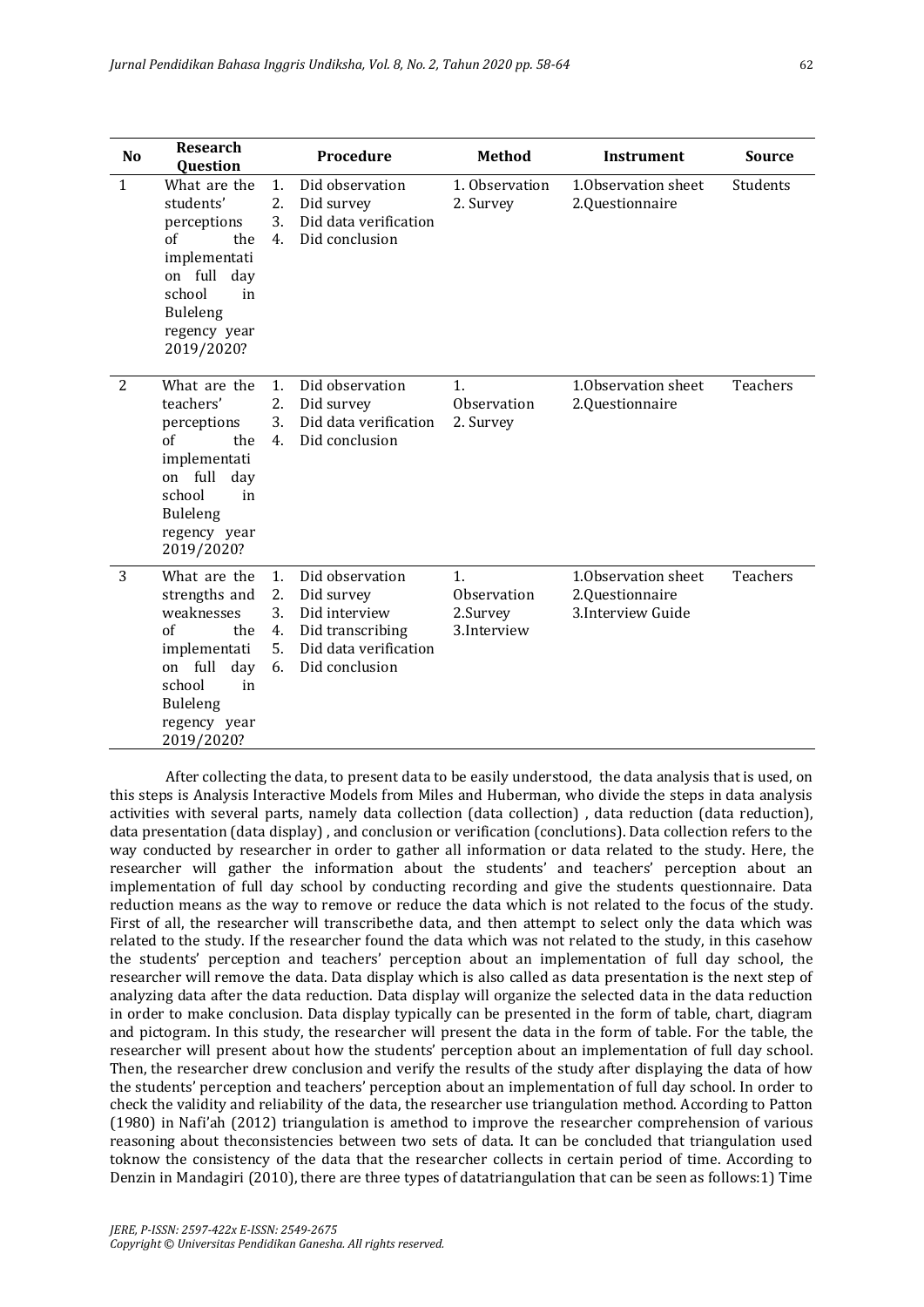Triangulation, in this technique, the researcher collected the data about the student's perception at different time. In collecting the data about the students' perception and teachers' perception about an implementation of full day school in SMA N 1 Singaraja and SMA N 4 Singaraja, it was observed in different time, for example in differentdays in one until two months. Meanwhile, to know the students' perception and teachers' perception about an implementation full day school, the researchers interviewed the subjects of the study indifferent periods of time, for example in differentdays in one until two weeks. 2) Space Triangulation, in collecting the data by using space triangulation means observing thedata more than one site, for example in different class, By collecting the data in different spaces, the researcher gotclearer and more variations of the finding. 3) Person Triangulation, this technique means collecting the data more than one level of person.In this study, the researcher collected the data by observing and interviewingmore than one student of eleven grade in SMA N 1 Singaraja and SMA N 4 Singaraja. The result of all the data will be organize, will answer the research question which is about the students' perception and teachers' perception about an implementation of full day school.

#### **3. Result and Discussion**

This study was about investigating the students' and teacher's perceptions about the implementation of a full day school in SMAN 4 Singaraja and SMAN 1 Singaraja. Based on the result of the questionnaire from the student's perceptions, it could be seen that students have a positive perception of the implementation of full day school. It can be seen from the percentage from each question delivered to students in SMAN 4 Singaraja and SMAN 1 Singaraja. Most of the choices from students in SMAN 4 Singaraja and SMAN 1 Singaraja agree and very agree. This study was similar to previous studies such as Rahmah (2017) in which based on the result from Rahmah, the perception of the student to the implementation of full day school in MTs Mardhatillah Singaraja Academic year 2017/2018, predominantly indicates the agreed category. The result of this study was different from Triyono (2018) in terms of students' perception in which based on Triyono's previous research, the students during the learning process is not feel enjoy or bored learning with extend time or 5 days school.

While in the result of the questionnaire from the teacher's perception, it could be seen that teachers have a positive perception of the implementation of full day school. It can be seen from the percentage from each question delivered to the teacher in SMAN 4 Singaraja and SMAN 1 Singaraja. Most of the choices from the teacher in SMAN 4 Singaraja and SMAN 1 Singaraja agrees and very agree. This study was similar with previous studies such as Hardianti (2018) in which the result of the study was the teacher's perception of the application of full day school in general, the teacher agreed with the application in SMK 1 Pinrang because SMKN is a vocational school that uses a long time to conduct vocational practice and student behavior can be supervised during the school environment. The difference between this study with Hardinti's study can be seen from the second result from Hardianti in which the second is students' perceptions of the application of full day school at 1 Pinrang Vocational School in general, she found that the students did not agree because they felt tired, sleepy and bored so that class activities were not conducive and students' learning motivation decreased and students' rest periods were erratic.

Based on the explanation above, it can be concluded that 1) students' perception of SMAN 4 Singaraja and SMAN 1 Singaraja on the implementation of full day school is positive and 2) the teacher's perception of SMAN 4 Singaraja and SMAN 1 Singaraja on the implementation of the full day school is positive.

In terms of strengths and weaknesses, it can be seen that the strengths of full day school are full day school can develop the creativity of the students in terms of affective, cognitive, and psychomotor and the creativity of teachers in terms of teaching. It can be seen from the answer from the teacher from SMAN 1 Singaraja who said "*Sistem full day school guru disini harus dapat menggembakan kreatifitas siwa dalam kegiatan pembelajaran melalui ranah afektif, kognitif dan psikomotor*". It was also supported by a teacher in SMAN 4 Singaraja who said "*Guru ya lebih dituntut untuk lebih kreatif lagi dalam mengajar siswa agar tidak bosan dan jenuh dengan waktu belajar yang panjang*". This finding was in line with Kemendibud (2017) who stated that full day school program purpose to character building for the students and full day school developing the quality management of education the most important thing is full day school purpose to build character the students to have a good attitude and good moral of the students and teach them positive values. The weakness of full day school could be time management and teaching management in which the students could be bored because of additional hours of learning. It could be seen from the answer from the teacher of SMAN 4 Singaraja who said "*Pengaturan jadwal dan juga memberikan materi yang bebobot dan juga penyampaian materi yang inovatif kepada siswa sehingga mereka tidak capek atau menggantuk pada saat jam pelajaran karena mereka sekolah dari pagi sampai sore"*. This finding is in line with Basuki (2008) who stated that full day school is a program that use half of